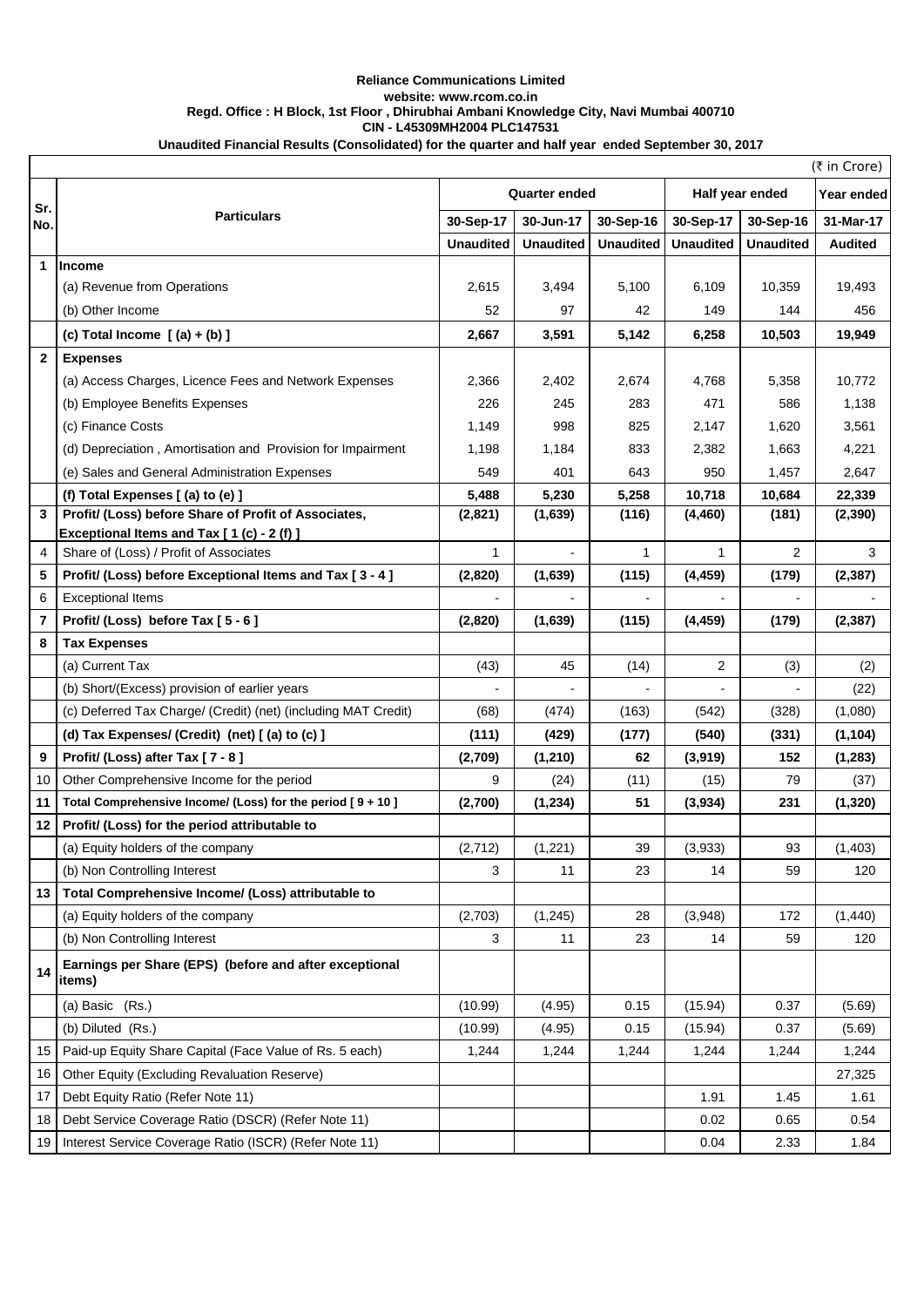| (₹ in Crore)<br>Segment wise Revenue, Results, Segment Assets and Segment Liabilities |                                                                                     |                      |                  |                  |                  |                  |                |
|---------------------------------------------------------------------------------------|-------------------------------------------------------------------------------------|----------------------|------------------|------------------|------------------|------------------|----------------|
| Sr.                                                                                   | <b>Particulars</b>                                                                  | <b>Quarter ended</b> |                  |                  | Half year ened   |                  | Year<br>ended  |
| No.                                                                                   |                                                                                     | 30-Sep-17            | 30-Jun-17        | 30-Sep-16        | 30-Sep-17        | 30-Sep-16        | 31-Mar-17      |
|                                                                                       |                                                                                     | <b>Unaudited</b>     | <b>Unaudited</b> | <b>Unaudited</b> | <b>Unaudited</b> | <b>Unaudited</b> | <b>Audited</b> |
| $\mathbf{1}$                                                                          | <b>Segment Revenue</b>                                                              |                      |                  |                  |                  |                  |                |
|                                                                                       | (a) India Operation                                                                 | 2,160                | 3,048            | 4,488            | 5,208            | 9,181            | 17,364         |
|                                                                                       | (b) Global Operation                                                                | 681                  | 839              | 1,089            | 1,520            | 2,274            | 4,394          |
|                                                                                       | (c) Total $[ (a) + (b) ]$                                                           | 2,841                | 3,887            | 5,577            | 6,728            | 11,455           | 21,758         |
|                                                                                       | (d) Less: Inter segment revenue                                                     | (174)                | (296)            | (435)            | (470)            | (952)            | (1,809)        |
|                                                                                       | (e) Income from Operations [(c) - (d) ]                                             | 2,667                | 3,591            | 5,142            | 6,258            | 10,503           | 19,949         |
| $\overline{c}$                                                                        | <b>Segment Results</b>                                                              |                      |                  |                  |                  |                  |                |
|                                                                                       | Profit / (Loss) before Tax and Finance Cost from each segment                       |                      |                  |                  |                  |                  |                |
|                                                                                       | (a) India Operation                                                                 | (1,669)              | (576)            | 611              | (2, 245)         | 1,282            | 988            |
|                                                                                       | (b) Global Operation                                                                | (3)                  | (65)             | 98               | (68)             | 157              | 183            |
|                                                                                       | (c) Total $[ (a) + (b) ]$                                                           | (1,672)              | (641)            | 709              | (2, 313)         | 1,439            | 1,171          |
|                                                                                       | (d) Add : Unallocable Revenue                                                       |                      |                  |                  |                  |                  |                |
|                                                                                       | (e) Less : Finance Costs (net)                                                      | 1,149                | 998              | 825              | 2,147            | 1,620            | 3,561          |
|                                                                                       | (f) Less : Exceptional Items                                                        |                      | $\overline{a}$   | $\overline{a}$   |                  |                  |                |
|                                                                                       | Total Profit/ (Loss) before Tax and share in Profit / (Loss) of<br><b>Associate</b> | (2,821)              | (1,639)          | (116)            | (4, 460)         | (181)            | (2, 390)       |
| 3                                                                                     | <b>Segment Assets</b>                                                               |                      |                  |                  |                  |                  |                |
|                                                                                       | (a) India Operation                                                                 | 80,976               | 82,253           | 85,166           | 80,976           | 85,166           | 83,947         |
|                                                                                       | (b) Global Operation                                                                | 11,811               | 11,938           | 12,285           | 11,811           | 12,285           | 12,139         |
|                                                                                       | (c) Others/ Unallocable (net of Eliminations)                                       | 3,322                | 3,465            | 3,945            | 3,322            | 3,945            | 3,645          |
|                                                                                       | (d) Total $[$ (a) to $(c)$ $]$                                                      | 96,109               | 97,656           | 101,396          | 96,109           | 101,396          | 99,731         |
| 4                                                                                     | <b>Segment Liabilities</b>                                                          |                      |                  |                  |                  |                  |                |
|                                                                                       | a) India Operation                                                                  | 16,470               | 15,328           | 17,350           | 16,470           | 17,350           | 16,017         |
|                                                                                       | b) Global Operation                                                                 | 6,224                | 6,411            | 6,231            | 6,224            | 6,231            | 6,465          |
|                                                                                       | c) Others/ Unallocable (net of Eliminations)                                        | 2,374                | 2,455            | 2,277            | 2,374            | 2,277            | 2,547          |
|                                                                                       | (d) Total [(a) to (c) ]                                                             | 25,068               | 24,194           | 25,858           | 25,068           | 25,858           | 25,029         |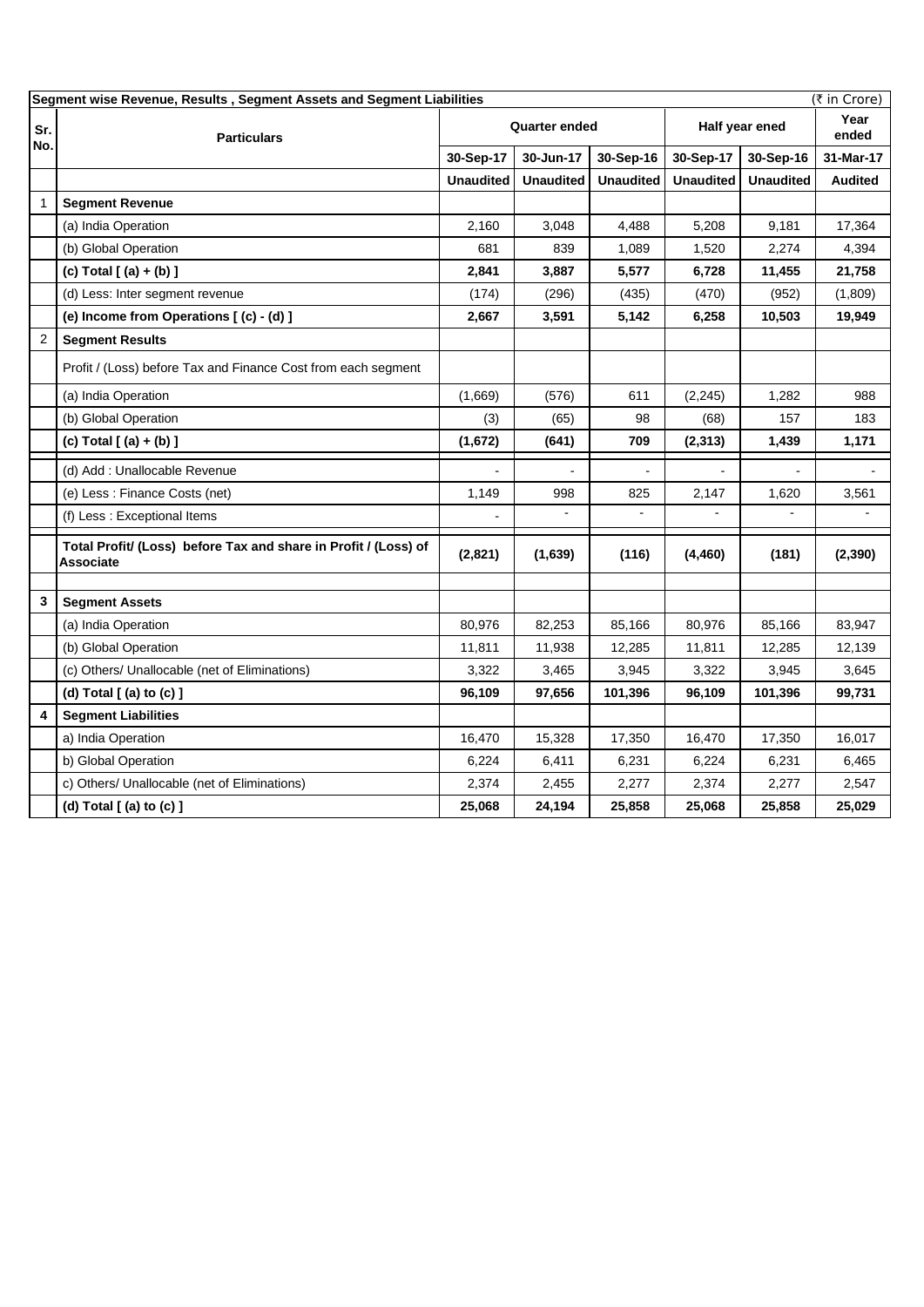|              | (₹ in Crore)<br><b>Consolidated Statement of Assets and Liabilities</b> |                  |                |  |  |  |  |
|--------------|-------------------------------------------------------------------------|------------------|----------------|--|--|--|--|
|              |                                                                         | As at            | As at          |  |  |  |  |
|              | <b>Particulars</b>                                                      | 30-Sep-17        | 31-Mar-17      |  |  |  |  |
|              |                                                                         | <b>Unaudited</b> | <b>Audited</b> |  |  |  |  |
| A            | <b>ASSETS</b>                                                           |                  |                |  |  |  |  |
| 1            | <b>Non-Current Assets</b>                                               |                  |                |  |  |  |  |
|              | (a) Property, Plant and Equipment                                       | 52,737           | 49,801         |  |  |  |  |
|              | (b) Capital Work in Progress                                            | 864              | 1,909          |  |  |  |  |
|              | (c) Goodwill                                                            | 3,549            | 3,548          |  |  |  |  |
|              | (d) Other Intangible Assets                                             | 16,282           | 17,494         |  |  |  |  |
|              | (e) Intangible Assets under Development                                 | 1,006            | 981            |  |  |  |  |
|              | (f) Investment in Associates                                            | 21               | 21             |  |  |  |  |
|              | (g) Financial Assets                                                    |                  |                |  |  |  |  |
|              | (i) Investments                                                         | 9                | 11             |  |  |  |  |
|              | (ii) Other Financial Assets                                             | 224              | 246            |  |  |  |  |
|              | (h) Deferred Tax Asset (net)                                            | 4,270            | 3,670          |  |  |  |  |
|              | (i) Income Tax Asset (net)                                              | 977              | 964            |  |  |  |  |
|              | (i) Other Non Current Assets                                            | 5,336            | 8,079          |  |  |  |  |
| $\mathbf{2}$ | <b>Sub-total Non-Current Assets</b><br><b>Current Assets</b>            | 85,275           | 86,724         |  |  |  |  |
|              |                                                                         | 124              | 235            |  |  |  |  |
|              | (a) Inventories<br>(b) Financial Assets                                 |                  |                |  |  |  |  |
|              | (i) Trade Receivables                                                   | 2,311            | 3,251          |  |  |  |  |
|              |                                                                         | 461              | 1,024          |  |  |  |  |
|              | (ii) Cash and Cash Equivalents                                          | 184              | 295            |  |  |  |  |
|              | (iii) Bank Balances other than (ii) above                               | 152              | 715            |  |  |  |  |
|              | (iv) Other Financial Assets                                             | 7,603            | 7,487          |  |  |  |  |
|              | (c) Other Current Assets<br><b>Sub-total - Current Assets</b>           | 10,834           | 13,007         |  |  |  |  |
|              | <b>Total Assets</b>                                                     | 96,109           | 99,731         |  |  |  |  |
| в            | <b>EQUITY AND LIABILITIES</b>                                           |                  |                |  |  |  |  |
| 1            | Equity                                                                  |                  |                |  |  |  |  |
|              | (a) Equity Share Capital                                                | 1,244            | 1,244          |  |  |  |  |
|              | (b) Other Equity                                                        | 23,060           | 27,325         |  |  |  |  |
|              | <b>Equity Attributable to Shareholders</b>                              | 24,304           | 28,569         |  |  |  |  |
|              | Non-Controlling Interest                                                | 413              | 400            |  |  |  |  |
|              | <b>Total Equity</b>                                                     | 24,718           | 28,969         |  |  |  |  |
|              | <b>LIABILITIES</b>                                                      |                  |                |  |  |  |  |
| $\mathbf{2}$ | Non-Current Liabilities                                                 |                  |                |  |  |  |  |
|              | (a) Financial Liabilities                                               |                  |                |  |  |  |  |
|              | (i) Borrowings                                                          | 18,885           | 22,550         |  |  |  |  |
|              | (ii) Deferred Payment Liablities                                        | 3,328            | 3,328          |  |  |  |  |
|              | (iii) Other Financial Liabilities                                       | 429              | 459            |  |  |  |  |
|              | (b) Deferred Revenue                                                    | 3,102            | 3,303          |  |  |  |  |
|              | (c) Other Non-Current Liabilities                                       | 61               | 87             |  |  |  |  |
|              | (d) Deferred Tax Liabilities (net)                                      | 4,592            | 4,550          |  |  |  |  |
|              | (e) Provisions                                                          | 464              | 451            |  |  |  |  |
|              | <b>Sub-total Non-Current Liabilities</b>                                | 30,861           | 34,728         |  |  |  |  |
| 3            | <b>Current Liabilities</b>                                              |                  |                |  |  |  |  |
|              | (a) Financial Liabilities                                               |                  |                |  |  |  |  |
|              | (i) Borrowings                                                          | 12.161           | 9,499          |  |  |  |  |
|              | (ii) Trade Payables                                                     | 4,858            | 4,746          |  |  |  |  |
|              | (iii) Other Financial Liabilities                                       | 18,595           | 17,391         |  |  |  |  |
|              | (b) Deferred Revenue                                                    | 1,124            | 1,377          |  |  |  |  |
|              | (c) Other Current Liabilities                                           | 2,539            | 1,764          |  |  |  |  |
|              | (d) Income Tax Liabilities (net)                                        | 12               | 12             |  |  |  |  |
|              | (e) Provisions                                                          | 1,241            | 1,245          |  |  |  |  |
|              | <b>Sub-total - Current Liabilities</b>                                  | 40,530           | 36,034         |  |  |  |  |
|              | <b>Total Equity and Liabilities</b>                                     | 96,109           | 99,731         |  |  |  |  |
|              |                                                                         |                  |                |  |  |  |  |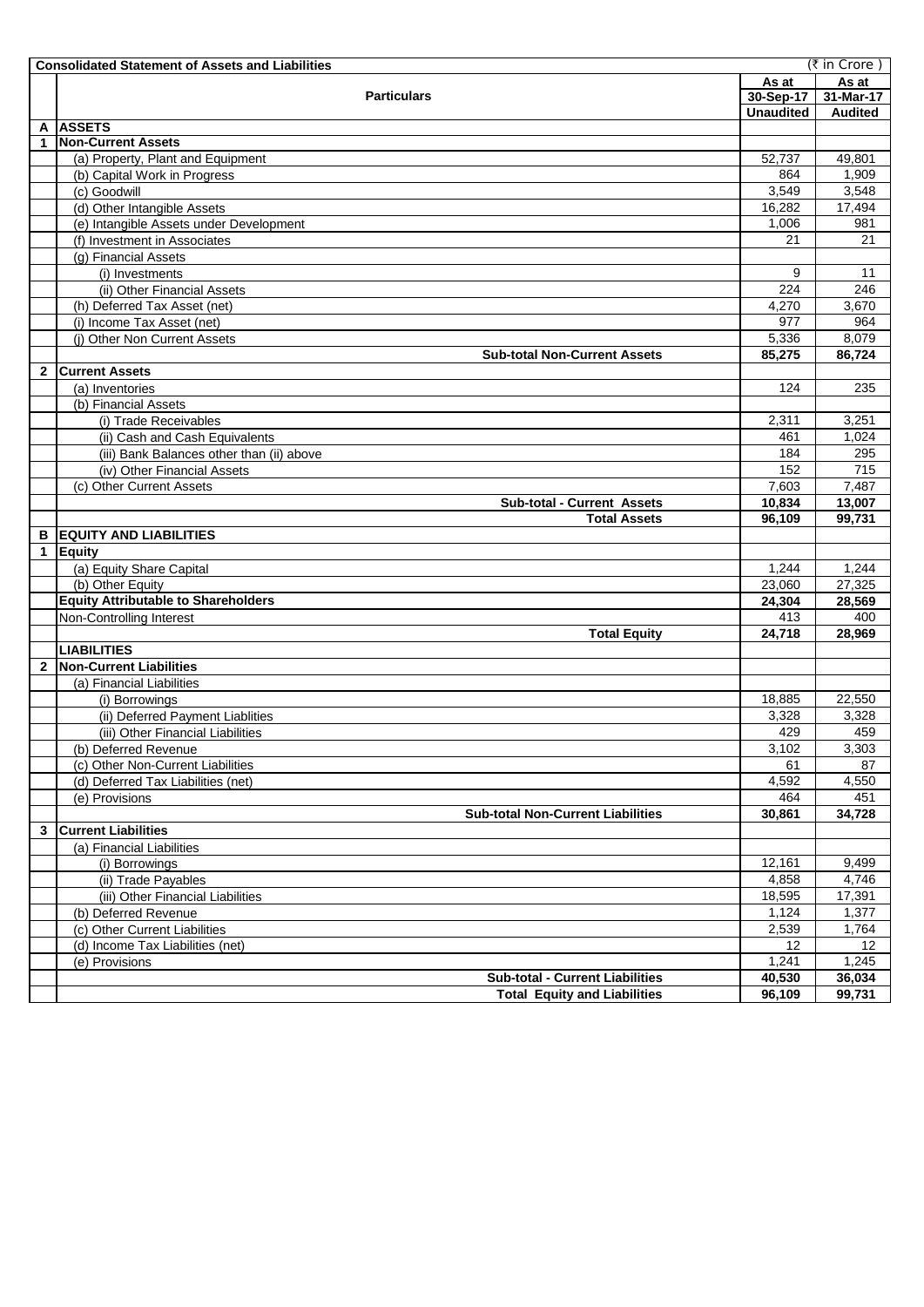## **Notes**

- 1. Figures of the previous period have been regrouped and reclassified, wherever required.
- 2. Pursuant to the Schemes of Arrangement ("the Schemes") sanctioned by the Hon'ble High Court of Judicature at Bombay, exchange variation on account of changes in exchange rates including amortisation of the balance in "Foreign Currency Monetary Item Translation Difference Account (FCMITDA)" and depreciation consequent to addition of exchange differences to the cost of capitalised assets aggregating to  $\bar{\tau}$  184 crore and  $\bar{\tau}$  350 crore during the quarter and half year ended September 30, 2017 respectively, are withdrawable from General Reserve. These withdrawable items are not considered in the accounts for the quarter and half year ended on September 30, 2017 and consequently, no withdrawal has been made. The necessary effects, if any, will be carried out at the year end. This matter has been referred to by the Auditors in their Limited Review Report. Consequently, reported Other Equity, Current Liabilities, Property, Plant and Equipment and Current Assets would have been  $\bar{\tau}$ 22,809 crore,  $\overline{\zeta}$  41,747 crore,  $\overline{\zeta}$  12,018 crore and  $\overline{\zeta}$  52,505 crore respectively as at September 30, 2017. The Company has, as permitted under the said Schemes, adjusted additional depreciation and amortisation of  $\bar{\tau}$  141 crore and  $\bar{\tau}$  280 crore, arising on fair value of the assets, for the quarter and half year ended on September 30, 2017 respectively by withdrawing an equivalent amount from General Reserve.
	- 3. The Company had received final approval from the Department of Telecommunications (DOT), vide letter dated October 20, 2017, in the matter of demerger ("the Scheme") i. e. transfer and vesting of Wireless Telecom Business Undertaking ("the Transferred Undertaking") of Sistema Shyam Teleservices Limited (SSTL) into the Company. In terms of the said Scheme as sanctioned by Hon'ble High Court of Judicature at Bombay and Hon'ble Rajasthan High Court at Jaipur, vide their Orders dated October 7, 2016 and September 30, 2016 respectively, the Company has allotted 27,65,53,305 Equity Shares of  $\bar{\tau}$  5 each fully paid up to SSTL, constituting 10% of the fully diluted Equity Share Capital of the Company. As the Effective Date, being October 31, 2017, the accounting effects pursuant to the said Scheme shall be considered in next quarter.
	- 4. After the end of the quarter, the Company has entered into binding Memorandum of Understanding (MoU), on November 6, 2017, with Veecon Media & Television Limited (VMTL) for selling 100% Equity Shares of Reliance Big TV Limited, a subsidiary of the Company. Considering that the MoU is subject to various conditions precedent, including requisite approvals from the licensors, regulatory authorities and lenders of the Company, no effect of this MoU is considered in accounts for the quarter ended September 30, 2017.
	- 5. The Company has been engaged with Joint Lenders' Forum (JLF), constituted on June 2, 2017, to finalise an overall debt resolution plan including conversion by lenders of debt into equity under the Strategic Debt Restructuring Scheme (SDR Scheme) for the Company and its two subsidiaries, RTL and RITL. Consequently, standstill on the Company's debt servicing obligations for a period of 18 months till December, 2018 has become effective. Financial impact of the transactions pertaining to debt resolution plan shall be determined on completion thereof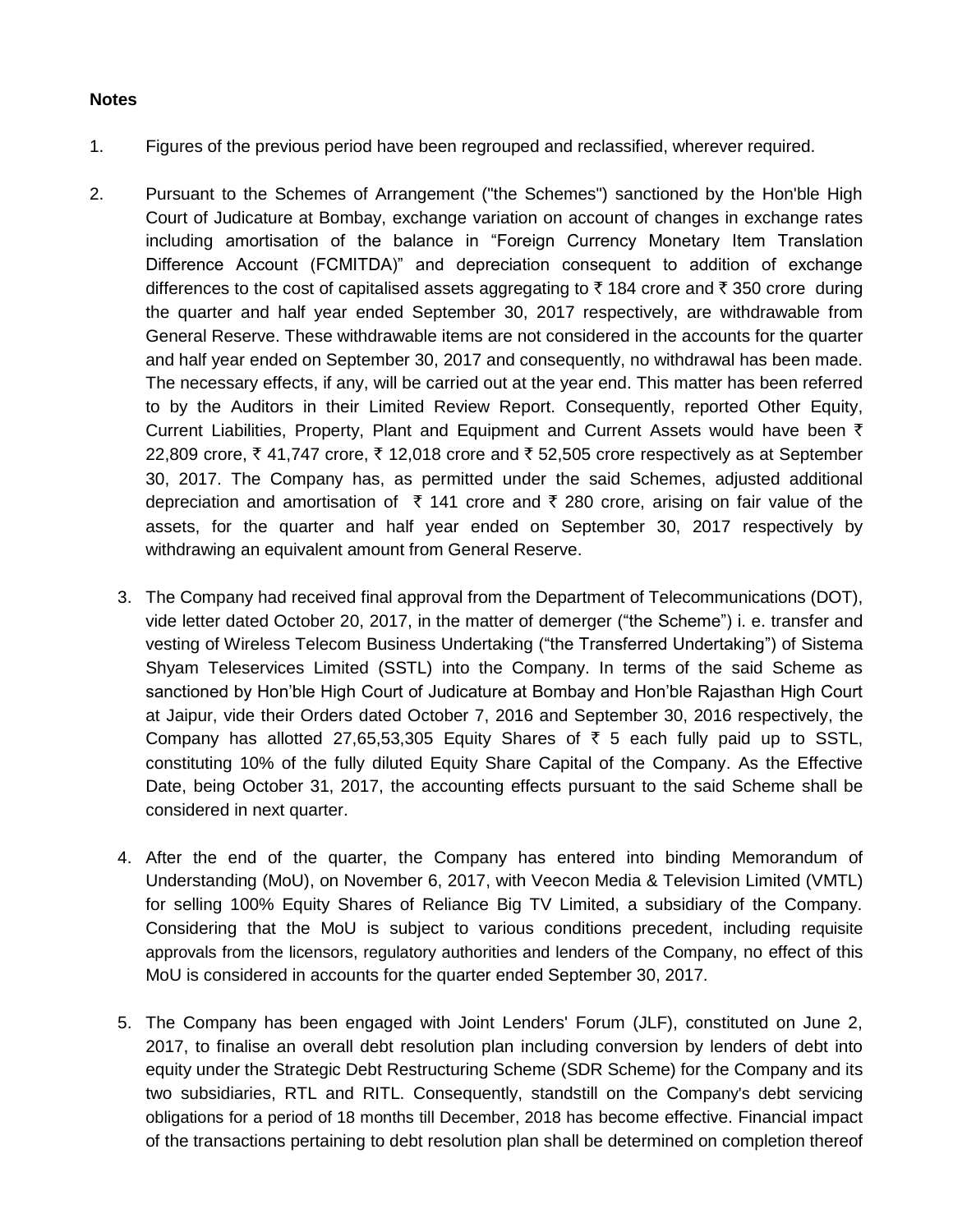and accordingly, necessary accounting effects of impact shall be considered. Pending finalization of the resolution plan, accounts have been prepared on going concern basis. This matter has been referred to by the Auditors in their Limited Review Report.

6. The listed Redeemable Non Convertible Debentures (NCDs) of the Company aggregating to  $\bar{\tau}$  3,750 crore as on September 30, 2017 are secured by way of first pari passu charge on the whole of the movable properties, plant and equipment and Capital Work in Progress, both present and future, including all insurance contracts relating thereto of the Borrower Group; comprising of the Company and its subsidiary companies namely; Reliance Telecom Limited (RTL), Reliance Infratel Limited (RITL) and Reliance Communications Infrastructure Limited (RCIL). Out of the above, in case of NCDs of  $\bar{\tau}$  750 crore, the Company has also assigned Telecom Licences, by execution of Tripartite Agreement with Department of Telecommunications (DoT). The asset cover in case of these NCDs exceeds 100% of the principal amount of the said NCDs.

| Nature of Instruments                                         | 11.20% NCDs                     | 11.25% NCDs                                                  |  |
|---------------------------------------------------------------|---------------------------------|--------------------------------------------------------------|--|
| Amount outstanding ( $\bar{\tau}$ in crore)                   | 3,000                           | 750                                                          |  |
| Previous due date for Principal Repayment<br>and whether paid | Not Applicable                  | 07.02.2017<br>paid on 10.04.2017                             |  |
| Previous due date for payment of Interest                     | 02.11.2017                      | 07.11.2017                                                   |  |
| Whether Interest was paid on the due date                     | No.                             | No.                                                          |  |
| Next due date for payment of interest                         | 02.12.2017                      | 07.12.2017                                                   |  |
| Credit Rating and change in credit rating, if<br>any          | <b>ICRAD</b><br>earlier ICRA BB | <b>CARE D</b><br>earlier CARE BB                             |  |
| Due Date for Principal Repayment                              | 01.03.2019                      | ₹ 375 crore on<br>each dates<br>07.02.2018 and<br>07.02.2019 |  |

7. Additional details as required in relation to Non Convertible Debentures (NCDs):

- 8. Debenture Redemption Reserve (DRR) : ₹590 crore as on September 30, 2017.
- 9. Net Worth : ₹ 24,222 crore, as on September 30, 2017.
- 10. The Company is operating with India Operations, Global Operations and Others/ Unallocated segments. Accordingly, segment-wise information has been given. This is in line with the requirement of Ind AS 108 "Operating Segments".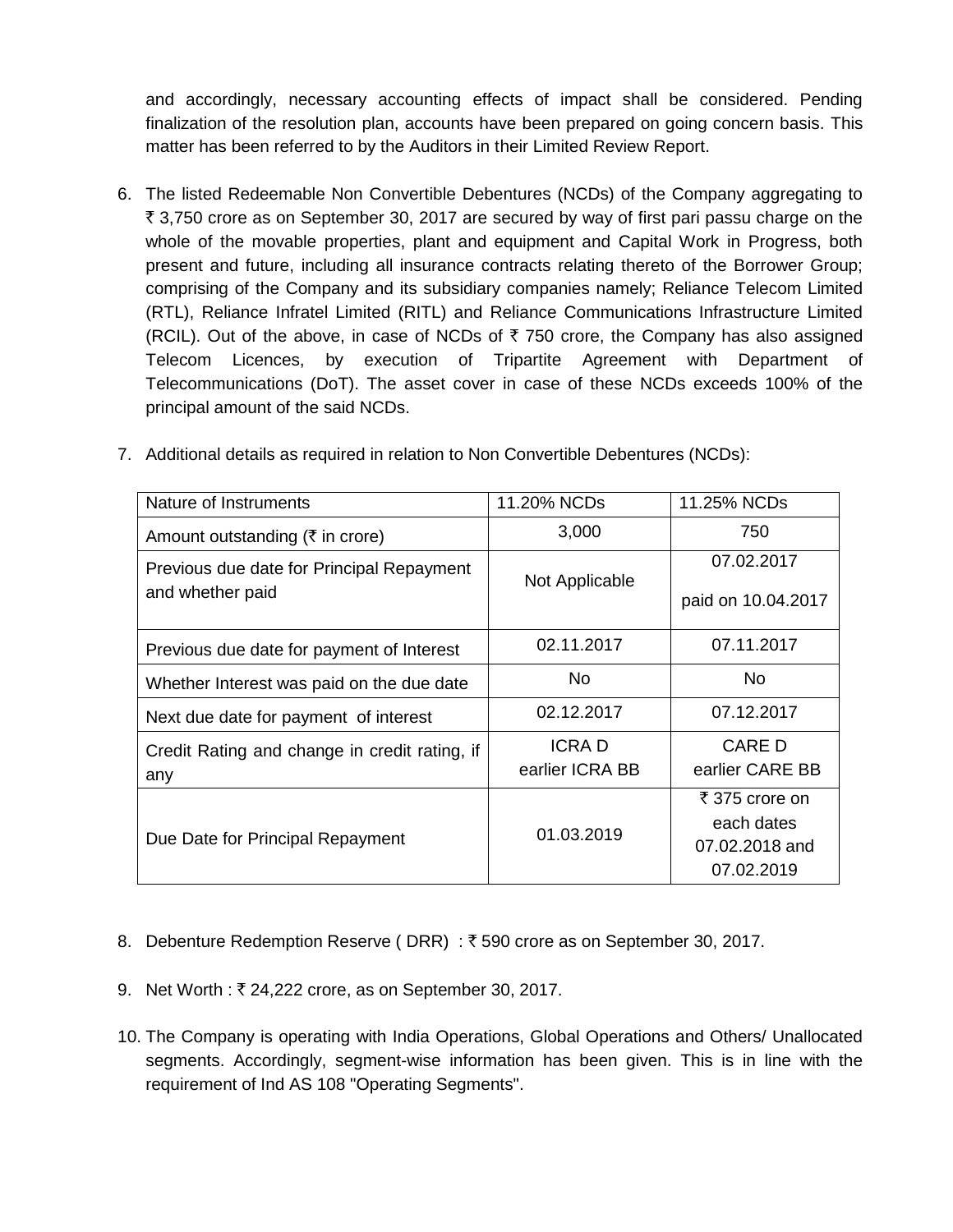- 11. Formula used for the computation of ratios:
	- i ) Debt Equity Ratio = Debt/ Equity;
	- ii) Debt Service Coverage Ratio (DSCR) = Earnings before depreciation, interest and tax/ (Interest + Principal repayment);
	- iii) Interest Service Coverage Ratio (ISCR) = Earnings before depreciation, interest and tax/ (Interest expense).
- 12. The Company has opted to publish consolidated financial results for the financial year 2017-18. Standalone financial results, for the quarter and half year ended September 30, 2017 can be viewed on the website of the Company, National Stock Exchange of India Limited and BSE Limited at www.rcom.co.in, www.nseindia.com and www.bseindia.com respectively.
- 13. Provision for Income Tax for the quarter and half year ended September 30, 2017 is based on the estimate for the full financial year.

 $($ ₹ in Crore)

|                                      |                  | <b>Quarter ended</b> |                |                  | Six months ended |                    |  |
|--------------------------------------|------------------|----------------------|----------------|------------------|------------------|--------------------|--|
| <b>Particulars</b>                   | 30-Sept-<br>17   | 30-Jun-<br>17        | 30-Sept-<br>16 | 30-Sept-<br>17   | 30-Sept-<br>16   | $31$ -Mar-<br>2017 |  |
|                                      | <b>Unaudited</b> |                      |                | <b>Unaudited</b> | <b>Audited</b>   |                    |  |
| <b>Total Income</b>                  | 1,399            | 1,707                | 2,286          | 3,106            | 4,878            | 9,154              |  |
| Profit/<br>(Loss)<br>before<br>tax   | (1, 877)         | (1, 573)             | (882)          | (3, 450)         | (1,736)          | (3, 855)           |  |
| <b>Total Comprehensive</b><br>Income | (1,878)          | (962)                | (864)          | (2,840)          | (1, 423)         | (1,797)            |  |

14. Additional information on standalone basis is as follows: